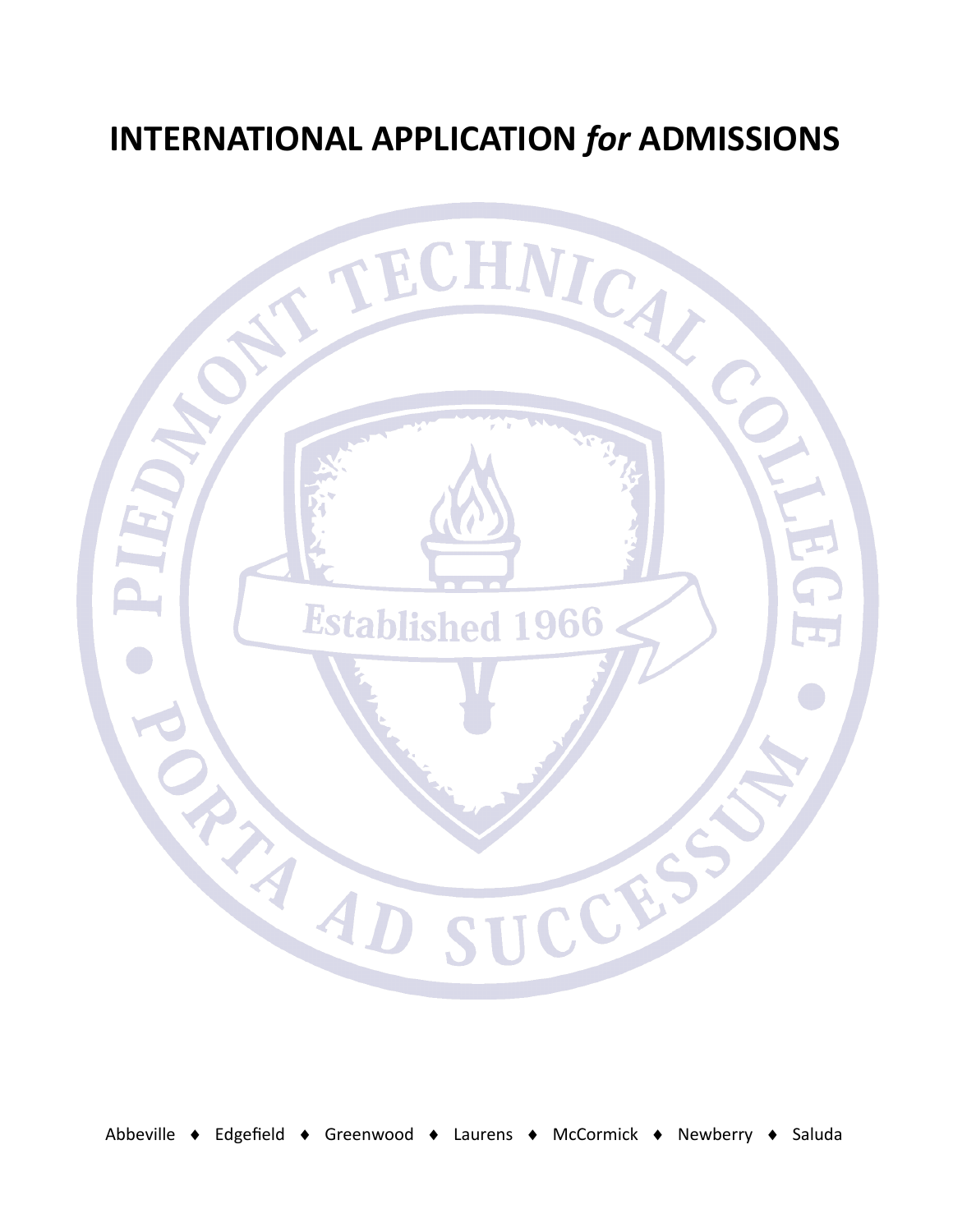### **Piedmont Technical College** ADMISSIONS CHECKLIST FOR INTERNATIONAL STUDENT

#### **ADMISSIONS**

- $\Box$  Apply for admission to Piedmont Technical College.
- □ Provide an approved evaluation of evidence of successful completion of secondary school, equal to a U.S. high school diploma. Note: An English translation may be required for approval submitted directly from a NACES (National Association of Credential Evaluation Services) member evaluator.
- $\Box$  Provide evidence of English language proficiency by one of the following:
	- o TOEFL (Test of English as a Foreign Language) scores with a minimum of 61 (Internet-based). Scores valid for two years from test date.
	- o IELTS (international English Language Testing System) score band 5.0
	- o Transfer credit for post-secondary level English coursework. Note: For transfer credit, provide an approved credit evaluation for college or university coursework for international transcripts. The evaluator of the coursework must be a NACES (National Association of Credential Evaluation Services) member evaluator.

Note: This requirement may be waived for a student whose first language is English or whose secondary school of instruction is English.

- $\square$  Take College placement test or meet one of the following criteria for exemption:
	- o Earned a minimum score of 19 on ACT Math waives the Math portion; and a minimum score of 20 on ACT English and Reading waives the Writing and Reading portion.
	- o Prior to March 2016, earned a minimum SAT score of at least 480 on Verbal (or Critical Reading) waives the Writing and Reading portion; and a minimum score of 480 on Math waives the Math portion.
	- o After March 2016, earned a minimum SAT score of at least 510 on Verbal (or Critical Reading) waives the Writing and Reading portion; and a minimum score of 510 on Math waives the Math portion.
	- o Completed college-level English and math courses from an accredited or approved institution with minimum grades of "C".
	- o Have earned an associate's, bachelor's degree or higher from an accredited institution.

#### **FINANCIAL**

- □ Demonstrate evidence of financial support. Complete the Affidavit of Support with official documentation of financial support in the amount of \$31,725.00 (\$21,942.00 with Sponsor's Affidavit of Free Room & Board) to cover tuition and expenses for one academic year.
- □ Provide a two-semester escrow deposit of U.S. \$8,486. A portion will be used to pay first semester tuition and fees. The balance will remain in escrow to be applied to your last semester.

Note: These amounts are subject to change based on the current rate of tuition, books and cost of living in the local area.

#### **TRANSFER IN REQUIREMENT**

□ Submit Transfer-In release form from prior institution. I-20 will be released upon transfer release of SEVIS record. Note: Transfer-In students are not required to pay a new SEVIS fee.

#### **I-20 ISSUANCE REQUIREMENTS**

- □ The INS Form I-20 will be issued upon receipt of all required documents and escrow deposit. Note: Issuance of an INS Form I-20 does not guarantee the approval of F-1 visa status by the U.S. Immigration and Naturalization Office or the U.S. embassy or consulate in your home country.
- □ Pay SEVIS fee directly to USCIS (www.fmjfee.com), print receipt. This must be presented to the embassy or consulate. This is not a requirement for students who already hold an F-1 visa.

#### For questions, contact Renae Frazier, DSO, at 864-941-8357, Frazier.r@ptc.edu

**PIEDMONT** 

Piedmont Technical College does not discriminate in recruitment admissions, educational services or employment on the basis of race, sex, national or ethnic origin, age, religion or disability. Revised 12/2021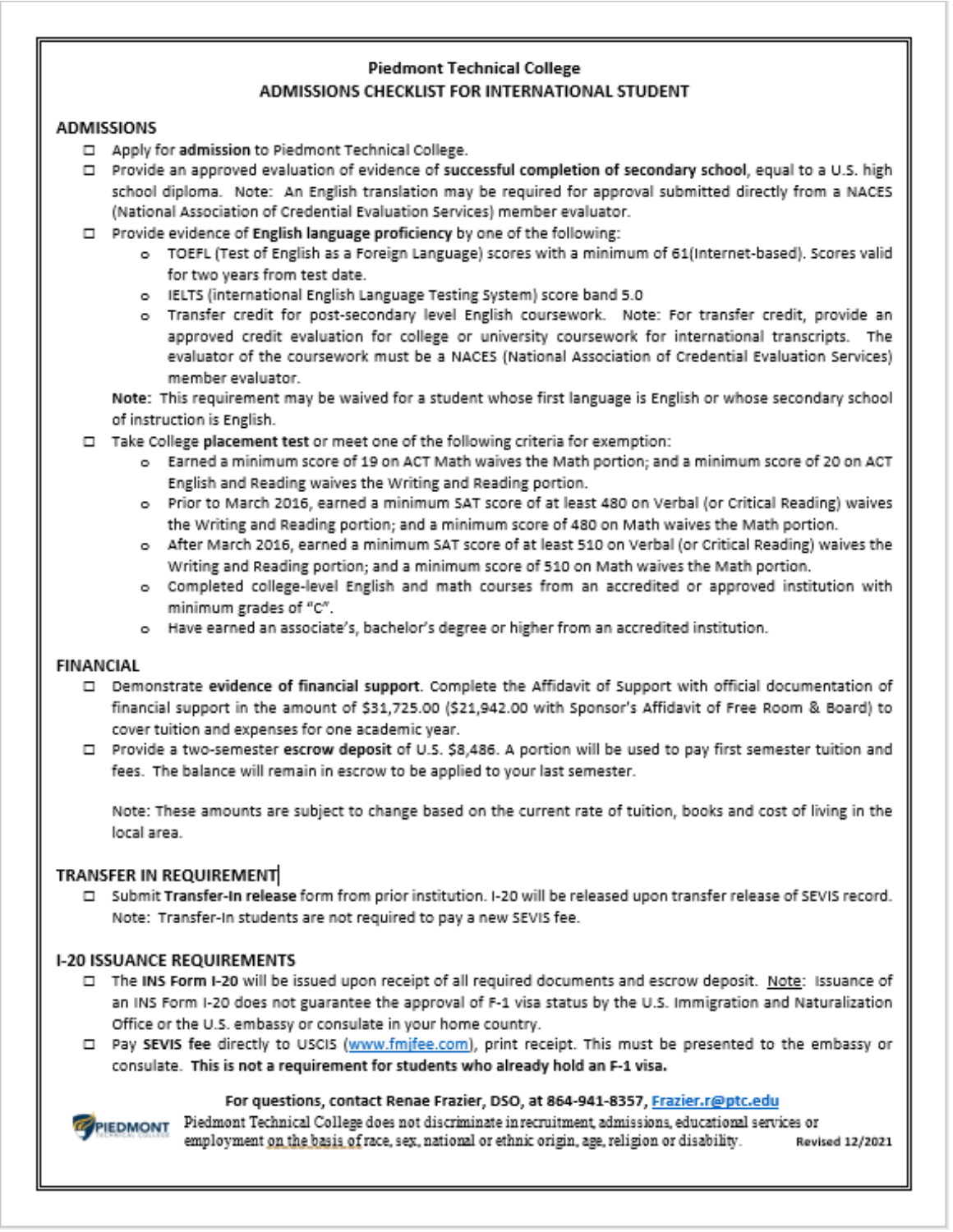## **PIEDMONT TECHNICAL COLLEGE APPLICATION for ADMISSIONS**

|                                                                                       | PLEASE CHECK ONE OF THE FOLLOWING:                                 |  |  |  |
|---------------------------------------------------------------------------------------|--------------------------------------------------------------------|--|--|--|
| <b>APPLICATION DEADLINES</b>                                                          | NEW (F1)- You've never attended college and/or this is your        |  |  |  |
| - Fall: June 1                                                                        | first college experience since secondary school.                   |  |  |  |
| - Spring: November 1                                                                  | TRANSFER (F1)- You've attended another college or                  |  |  |  |
| - Summer: March 1                                                                     | university and are now planning to attended PTC full or            |  |  |  |
| - International transfer students: 30 days prior to<br>the start of classes.          | part time.<br>TRANSIENT (F1)- You're currently enrolled in another |  |  |  |
|                                                                                       | college, and you want to take courses at PTC for credit at         |  |  |  |
| ALL DOCUMENTS MUST BE RECEIVED BY THESE DEADLINES.                                    | your home institution.                                             |  |  |  |
| <b>LEGAL NAME:</b>                                                                    |                                                                    |  |  |  |
| <b>FIRST/GIVEN</b><br>LAST/FAMILY<br><b>MIDDLE</b>                                    | PREFERRED NAME                                                     |  |  |  |
| RESIDENTIAL MAILING ADDRESS IN UNITED STATES (if known)                               |                                                                    |  |  |  |
| PO BOX OR STREET ADDRESS<br><b>CITY</b>                                               | <b>STATE</b><br>ZIP CODE                                           |  |  |  |
| <b>INTERNATIONAL ADDRESS (Permanent Residential Address in Home Country)</b>          |                                                                    |  |  |  |
| <b>STREET ADDRESS</b><br><b>CITY</b>                                                  | PROVINCE/TERRITORY STATE<br>POSTAL CODE                            |  |  |  |
| PHONE NUMBERS IN UNITED STATES (Please provide area codes):                           |                                                                    |  |  |  |
|                                                                                       |                                                                    |  |  |  |
| <b>HOME</b>                                                                           | <b>CELL</b>                                                        |  |  |  |
| <b>EMAIL</b>                                                                          |                                                                    |  |  |  |
|                                                                                       |                                                                    |  |  |  |
| PLEASE ANSWER THE FOLLOWING QUESTIONS                                                 |                                                                    |  |  |  |
|                                                                                       | C. WHAT IS YOUR ETHNICITY? (not required)                          |  |  |  |
| A. PERSONAL INFORMATION                                                               | Not Hispanic or Latino                                             |  |  |  |
| $\Box$ Male<br>Gender:<br>  Female<br>Hispanic or Latino                              |                                                                    |  |  |  |
| Date of Birth: $/$ /                                                                  | D. RACE                                                            |  |  |  |
| Country of Birth:<br>American Indian or Alaska Native                                 |                                                                    |  |  |  |
| Country of Citizenship: ________________________                                      | Asian                                                              |  |  |  |
| B. Do you have Dependents accompanying you to the<br><b>Black or African American</b> |                                                                    |  |  |  |
| United States? If Yes contact school official for more                                | Native Hawaiian or Other Pacific Islander                          |  |  |  |
| information.                                                                          | White                                                              |  |  |  |
| $\Box$ Yes $\Box$ No                                                                  | E. EMERGENCY CONTACT INFORMATION IN UNITED STATES                  |  |  |  |
|                                                                                       |                                                                    |  |  |  |
|                                                                                       |                                                                    |  |  |  |
|                                                                                       |                                                                    |  |  |  |
|                                                                                       |                                                                    |  |  |  |

#### G. SECONDARY SCHOOL

| <b>SECONDARY SCHOOL</b> | <b>DATE</b> |
|-------------------------|-------------|
|                         |             |

#### H. POST-SECONDARY/UNIVERSITY

| POST SECONDARY/UNIVERSITY ATTENDED | <b>CITY &amp; STATE</b> |
|------------------------------------|-------------------------|
|                                    |                         |
|                                    |                         |